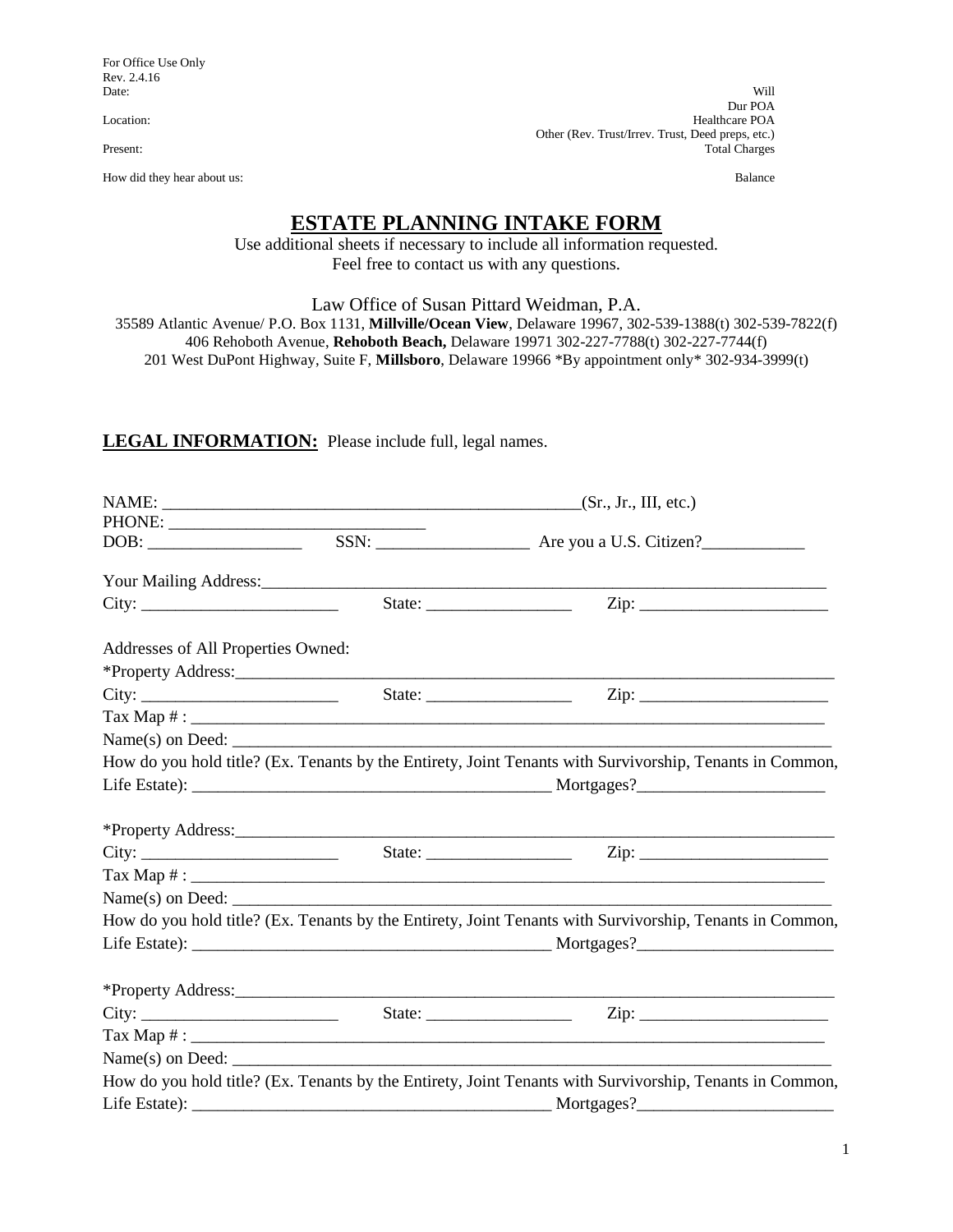**Part 1: FAMILY HISTORY:** Please list all family members whether you are going to include them in your Estate Planning or not. This information is not shared and your relatives will not be contacted by us. We need a full outline of your family in order to properly advise you about your Estate Planning concerns. Should your Will ever be contested this can also be used to establish your competency at the time of the making of your documents.

| Names of Parents:                                      |                                                                                                                                                                                                                                                                                                                                                                                                                               |
|--------------------------------------------------------|-------------------------------------------------------------------------------------------------------------------------------------------------------------------------------------------------------------------------------------------------------------------------------------------------------------------------------------------------------------------------------------------------------------------------------|
|                                                        | Living: Yes or No (circle one)                                                                                                                                                                                                                                                                                                                                                                                                |
|                                                        |                                                                                                                                                                                                                                                                                                                                                                                                                               |
|                                                        |                                                                                                                                                                                                                                                                                                                                                                                                                               |
|                                                        | List All Siblings (brothers & sisters): (living or deceased, of half-blood or full blood) Yes or No (circle one)                                                                                                                                                                                                                                                                                                              |
|                                                        | If Yes, Number of siblings:                                                                                                                                                                                                                                                                                                                                                                                                   |
|                                                        | Phone:                                                                                                                                                                                                                                                                                                                                                                                                                        |
|                                                        |                                                                                                                                                                                                                                                                                                                                                                                                                               |
|                                                        |                                                                                                                                                                                                                                                                                                                                                                                                                               |
|                                                        |                                                                                                                                                                                                                                                                                                                                                                                                                               |
|                                                        | Phone: $\frac{1}{\sqrt{1-\frac{1}{2}}\sqrt{1-\frac{1}{2}}\sqrt{1-\frac{1}{2}}\sqrt{1-\frac{1}{2}}\sqrt{1-\frac{1}{2}}\sqrt{1-\frac{1}{2}}\sqrt{1-\frac{1}{2}}\sqrt{1-\frac{1}{2}}\sqrt{1-\frac{1}{2}}\sqrt{1-\frac{1}{2}}\sqrt{1-\frac{1}{2}}\sqrt{1-\frac{1}{2}}\sqrt{1-\frac{1}{2}}\sqrt{1-\frac{1}{2}}\sqrt{1-\frac{1}{2}}\sqrt{1-\frac{1}{2}}\sqrt{1-\frac{1}{2}}\sqrt{1-\frac{1}{2}}\sqrt{1-\frac{1}{2$                  |
|                                                        |                                                                                                                                                                                                                                                                                                                                                                                                                               |
|                                                        | Phone: $\frac{1}{\sqrt{1-\frac{1}{2}}\sqrt{1-\frac{1}{2}}\sqrt{1-\frac{1}{2}}\sqrt{1-\frac{1}{2}}\sqrt{1-\frac{1}{2}}\sqrt{1-\frac{1}{2}}\sqrt{1-\frac{1}{2}}\sqrt{1-\frac{1}{2}}\sqrt{1-\frac{1}{2}}\sqrt{1-\frac{1}{2}}\sqrt{1-\frac{1}{2}}\sqrt{1-\frac{1}{2}}\sqrt{1-\frac{1}{2}}\sqrt{1-\frac{1}{2}}\sqrt{1-\frac{1}{2}}\sqrt{1-\frac{1}{2}}\sqrt{1-\frac{1}{2}}\sqrt{1-\frac{1}{2}}\sqrt{1-\frac{1}{2$                  |
|                                                        |                                                                                                                                                                                                                                                                                                                                                                                                                               |
|                                                        | Prior Marriages: Have you had prior marriages? Yes or No (circle one)                                                                                                                                                                                                                                                                                                                                                         |
| If Yes, Number of marriages: __________                |                                                                                                                                                                                                                                                                                                                                                                                                                               |
|                                                        |                                                                                                                                                                                                                                                                                                                                                                                                                               |
| Did the marriage end in: death or divorce (circle one) |                                                                                                                                                                                                                                                                                                                                                                                                                               |
|                                                        | Number of children with former spouse (if applicable) : __________                                                                                                                                                                                                                                                                                                                                                            |
|                                                        |                                                                                                                                                                                                                                                                                                                                                                                                                               |
|                                                        |                                                                                                                                                                                                                                                                                                                                                                                                                               |
|                                                        |                                                                                                                                                                                                                                                                                                                                                                                                                               |
|                                                        |                                                                                                                                                                                                                                                                                                                                                                                                                               |
|                                                        |                                                                                                                                                                                                                                                                                                                                                                                                                               |
|                                                        |                                                                                                                                                                                                                                                                                                                                                                                                                               |
|                                                        |                                                                                                                                                                                                                                                                                                                                                                                                                               |
|                                                        |                                                                                                                                                                                                                                                                                                                                                                                                                               |
|                                                        |                                                                                                                                                                                                                                                                                                                                                                                                                               |
| Did the marriage end in: death or divorce (circle one) |                                                                                                                                                                                                                                                                                                                                                                                                                               |
|                                                        | Number of children with former spouse (if applicable) : ___________                                                                                                                                                                                                                                                                                                                                                           |
| Child's Name:                                          | <b>Example 2</b> Phone:                                                                                                                                                                                                                                                                                                                                                                                                       |
|                                                        |                                                                                                                                                                                                                                                                                                                                                                                                                               |
|                                                        | $\frac{1}{2}$ Phone:<br>Child's Name:                                                                                                                                                                                                                                                                                                                                                                                         |
|                                                        |                                                                                                                                                                                                                                                                                                                                                                                                                               |
|                                                        | Child's Name:<br>Phone: $\frac{1}{\sqrt{1-\frac{1}{2}}\sqrt{1-\frac{1}{2}}\sqrt{1-\frac{1}{2}}\sqrt{1-\frac{1}{2}}\sqrt{1-\frac{1}{2}}\sqrt{1-\frac{1}{2}}\sqrt{1-\frac{1}{2}}\sqrt{1-\frac{1}{2}}\sqrt{1-\frac{1}{2}}\sqrt{1-\frac{1}{2}}\sqrt{1-\frac{1}{2}}\sqrt{1-\frac{1}{2}}\sqrt{1-\frac{1}{2}}\sqrt{1-\frac{1}{2}}\sqrt{1-\frac{1}{2}}\sqrt{1-\frac{1}{2}}\sqrt{1-\frac{1}{2}}\sqrt{1-\frac{1}{2}}\sqrt{1-\frac{1}{2$ |
|                                                        |                                                                                                                                                                                                                                                                                                                                                                                                                               |
|                                                        | Child's Name:<br>Phone:                                                                                                                                                                                                                                                                                                                                                                                                       |
|                                                        |                                                                                                                                                                                                                                                                                                                                                                                                                               |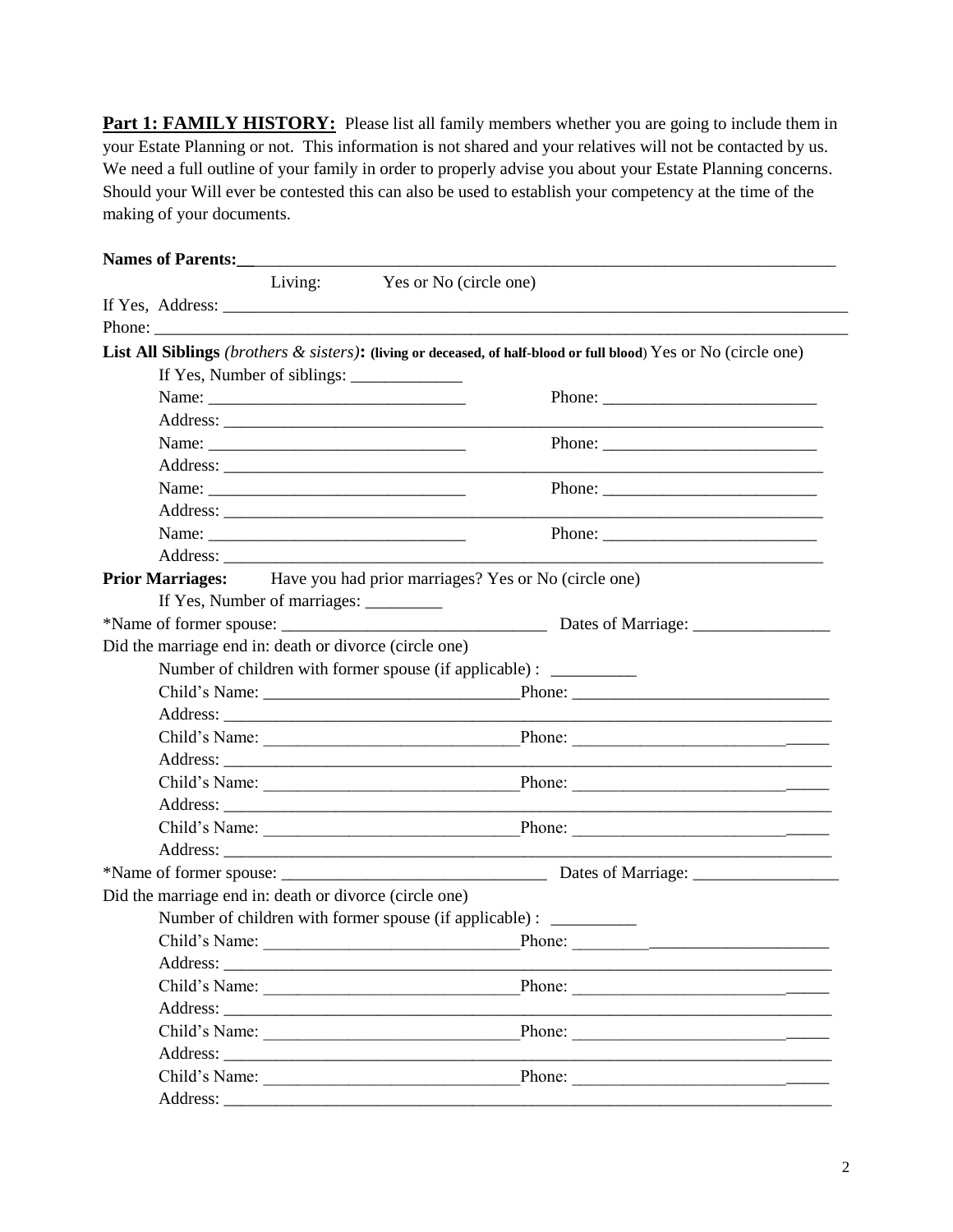| If Yes, number of children: ______<br>Child's Name:              |                                      |                                                                                                                                                                                                                                                                                                                                                                                                              |
|------------------------------------------------------------------|--------------------------------------|--------------------------------------------------------------------------------------------------------------------------------------------------------------------------------------------------------------------------------------------------------------------------------------------------------------------------------------------------------------------------------------------------------------|
|                                                                  |                                      |                                                                                                                                                                                                                                                                                                                                                                                                              |
|                                                                  |                                      |                                                                                                                                                                                                                                                                                                                                                                                                              |
|                                                                  |                                      |                                                                                                                                                                                                                                                                                                                                                                                                              |
| Child's Name:                                                    |                                      |                                                                                                                                                                                                                                                                                                                                                                                                              |
|                                                                  |                                      |                                                                                                                                                                                                                                                                                                                                                                                                              |
|                                                                  |                                      |                                                                                                                                                                                                                                                                                                                                                                                                              |
| <b>GRANDCHILDREN</b> (if applicable): Yes or No (circle one)     |                                      |                                                                                                                                                                                                                                                                                                                                                                                                              |
|                                                                  |                                      |                                                                                                                                                                                                                                                                                                                                                                                                              |
|                                                                  | Age: $\_\_\_\_\_\_\_\_\_\_\_\_\_\_\$ |                                                                                                                                                                                                                                                                                                                                                                                                              |
|                                                                  |                                      |                                                                                                                                                                                                                                                                                                                                                                                                              |
|                                                                  | Age:                                 |                                                                                                                                                                                                                                                                                                                                                                                                              |
|                                                                  |                                      |                                                                                                                                                                                                                                                                                                                                                                                                              |
| Name:                                                            |                                      |                                                                                                                                                                                                                                                                                                                                                                                                              |
|                                                                  |                                      |                                                                                                                                                                                                                                                                                                                                                                                                              |
|                                                                  | Age:                                 |                                                                                                                                                                                                                                                                                                                                                                                                              |
|                                                                  |                                      |                                                                                                                                                                                                                                                                                                                                                                                                              |
|                                                                  | Age:                                 |                                                                                                                                                                                                                                                                                                                                                                                                              |
|                                                                  |                                      |                                                                                                                                                                                                                                                                                                                                                                                                              |
|                                                                  |                                      |                                                                                                                                                                                                                                                                                                                                                                                                              |
| Parents:                                                         |                                      |                                                                                                                                                                                                                                                                                                                                                                                                              |
| Other Family or Friends involved in Estate Plan (if applicable): |                                      |                                                                                                                                                                                                                                                                                                                                                                                                              |
|                                                                  |                                      | Phone: $\frac{1}{\sqrt{1-\frac{1}{2}}\sqrt{1-\frac{1}{2}}\sqrt{1-\frac{1}{2}}\sqrt{1-\frac{1}{2}}\sqrt{1-\frac{1}{2}}\sqrt{1-\frac{1}{2}}\sqrt{1-\frac{1}{2}}\sqrt{1-\frac{1}{2}}\sqrt{1-\frac{1}{2}}\sqrt{1-\frac{1}{2}}\sqrt{1-\frac{1}{2}}\sqrt{1-\frac{1}{2}}\sqrt{1-\frac{1}{2}}\sqrt{1-\frac{1}{2}}\sqrt{1-\frac{1}{2}}\sqrt{1-\frac{1}{2}}\sqrt{1-\frac{1}{2}}\sqrt{1-\frac{1}{2}}\sqrt{1-\frac{1}{2$ |
|                                                                  |                                      |                                                                                                                                                                                                                                                                                                                                                                                                              |
|                                                                  |                                      |                                                                                                                                                                                                                                                                                                                                                                                                              |
|                                                                  |                                      |                                                                                                                                                                                                                                                                                                                                                                                                              |
|                                                                  |                                      | Phone: $\frac{1}{\sqrt{1-\frac{1}{2}}\sqrt{1-\frac{1}{2}}\sqrt{1-\frac{1}{2}}\sqrt{1-\frac{1}{2}}\sqrt{1-\frac{1}{2}}\sqrt{1-\frac{1}{2}}\sqrt{1-\frac{1}{2}}\sqrt{1-\frac{1}{2}}\sqrt{1-\frac{1}{2}}\sqrt{1-\frac{1}{2}}\sqrt{1-\frac{1}{2}}\sqrt{1-\frac{1}{2}}\sqrt{1-\frac{1}{2}}\sqrt{1-\frac{1}{2}}\sqrt{1-\frac{1}{2}}\sqrt{1-\frac{1}{2}}\sqrt{1-\frac{1}{2}}\sqrt{1-\frac{1}{2}}\sqrt{1-\frac{1}{2$ |
|                                                                  |                                      |                                                                                                                                                                                                                                                                                                                                                                                                              |
| Name:                                                            |                                      |                                                                                                                                                                                                                                                                                                                                                                                                              |
| Address:                                                         |                                      |                                                                                                                                                                                                                                                                                                                                                                                                              |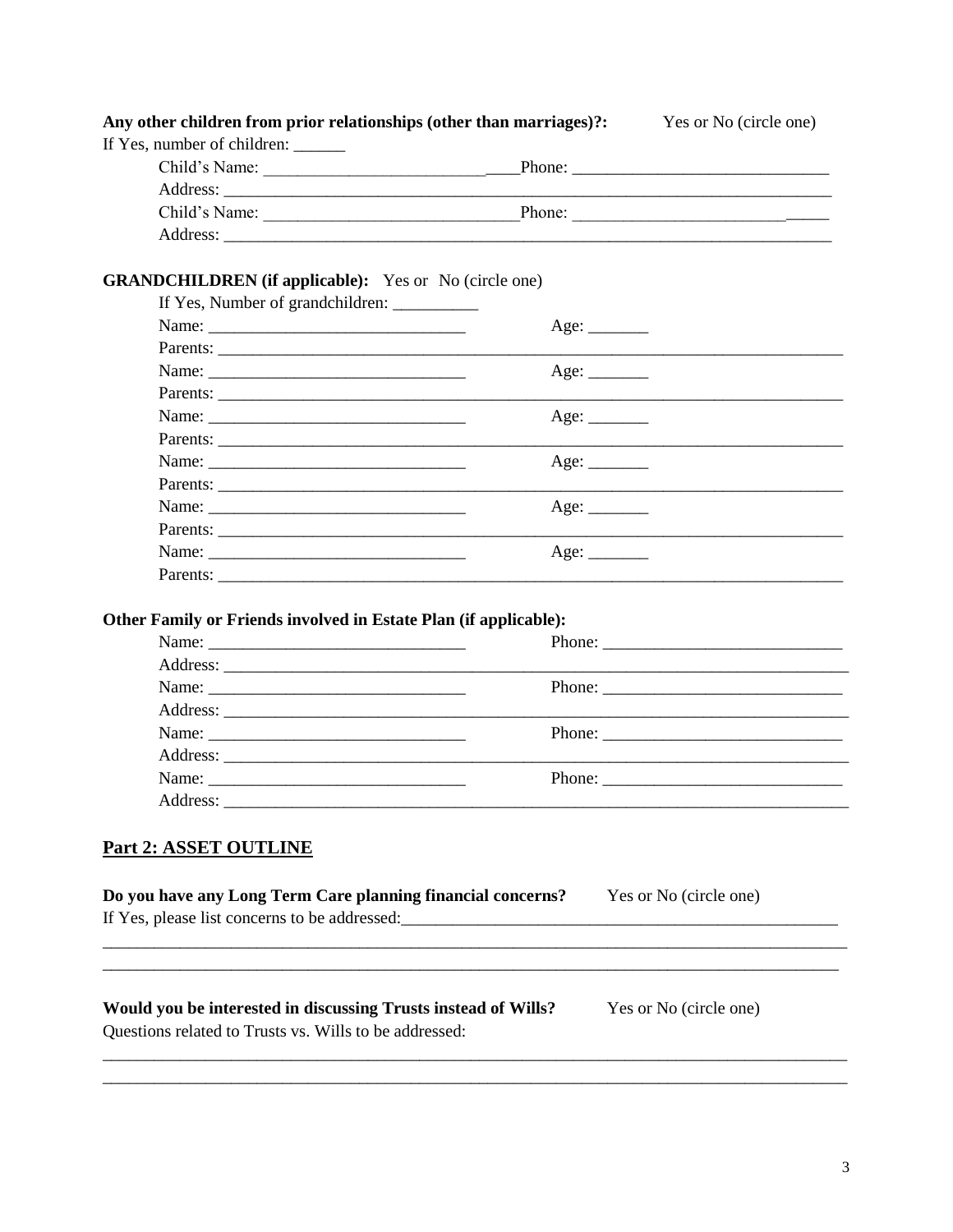#### **LIST OF ASSETS**

Please list ALL: Real Estate, Bank Accounts, Life Insurance, Retirement Accounts, Investment Accounts, Stocks, Bonds, Annuities, Long Term Care Insurance, LLC Interests, Partnership Interests, Important items of Tangible (physical) Property, such as valuable art, antiques, collections, etc.

| <b>Asset</b>                     | <b>Titling</b> (Solely or Jointly) | <b>Beneficiary(ies) Named</b>          |
|----------------------------------|------------------------------------|----------------------------------------|
| Please list what the asset is    | Please list who is on              | Please list beneficiaries named on the |
| and with what company it's held. | the title of each asset.           | asset if applicable. List primary and  |
|                                  |                                    | Secondary/Contingent beneficiaries,    |
|                                  |                                    | POD (Payable on Death for bank         |
|                                  |                                    | accounts) or TOD (Transferrable On     |
|                                  |                                    | Death for Investments)                 |
|                                  |                                    |                                        |
|                                  |                                    |                                        |
|                                  |                                    |                                        |
|                                  |                                    |                                        |
|                                  |                                    |                                        |
|                                  |                                    |                                        |
|                                  |                                    |                                        |
|                                  |                                    |                                        |
|                                  |                                    |                                        |
|                                  |                                    |                                        |
|                                  |                                    |                                        |
|                                  |                                    |                                        |
|                                  |                                    |                                        |
|                                  |                                    |                                        |

## What is the approximate overall value of Estate: \$\_\_\_\_\_\_\_\_\_\_\_\_\_\_\_\_\_\_\_\_\_\_\_\_\_\_\_\_\_\_\_

## **Part 3: DESIGNATION OF AGENTS FOR POWERS OF ATTORNEY**

Please give this section consideration and feel free to write in your choices. The attorney will review all of the designations with you during your appointment.

#### **\*DURABLE POWER OF ATTORNEY:**

A Durable Power of Attorney appoints an Agent(s) to handle financial and legal affairs should you become incapacitated. If you are alive but incapacitated because of an illness or accident, who would you trust to make your **financial and legal** decisions?

\_\_\_\_\_\_\_\_\_\_\_\_\_\_\_\_\_\_\_\_\_\_\_\_\_\_\_\_\_\_\_\_\_\_\_\_\_\_\_\_\_\_\_\_\_\_\_\_\_\_\_\_\_\_\_\_\_\_\_\_\_\_\_\_\_\_\_\_\_\_\_\_\_\_\_\_\_\_\_\_\_\_\_\_\_\_\_\_\_\_\_\_\_\_\_\_ \_\_\_\_\_\_\_\_\_\_\_\_\_\_\_\_\_\_\_\_\_\_\_\_\_\_\_\_\_\_\_\_\_\_\_\_\_\_\_\_\_\_\_\_\_\_\_\_\_\_\_\_\_\_\_\_\_\_\_\_\_\_\_\_\_\_\_\_\_\_\_\_\_\_\_\_\_\_\_\_\_\_\_\_\_\_\_\_\_\_\_\_\_\_\_\_

Primary Agent:

Alternate Agent(s): (Should your Primary Agent be unable to serve, it's advisable to have at least one or two Alternate Agents listed.)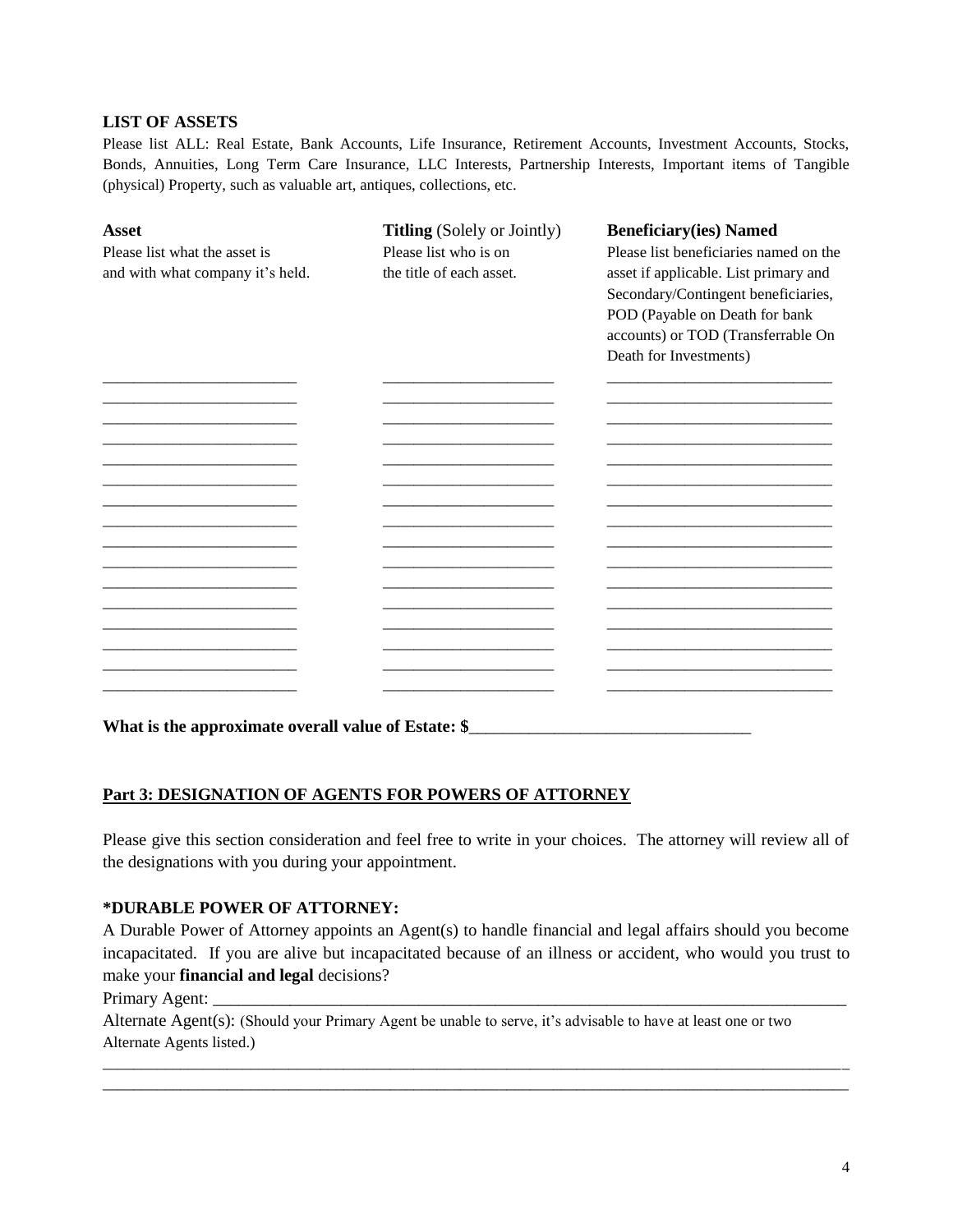## **HEALTHCARE POWER OF ATTORNEY**:

A Healthcare Power of Attorney appoints an Agent(s) to handle healthcare issues should you become incapacitated. If you are alive but incapacitated because of an illness or accident, who would you trust to make your **medical** decisions?

Primary Agent:

Alternate(s): (Should your Primary Agent be unable to serve, it's advisable to have at least one or two Alternate Agents listed.)

\_\_\_\_\_\_\_\_\_\_\_\_\_\_\_\_\_\_\_\_\_\_\_\_\_\_\_\_\_\_\_\_\_\_\_\_\_\_\_\_\_\_\_\_\_\_\_\_\_\_\_\_\_\_\_\_\_\_\_\_\_\_\_\_\_\_\_\_\_\_\_\_\_\_\_\_\_\_\_\_ \_\_\_\_\_\_\_\_\_\_\_\_\_\_\_\_\_\_\_\_\_\_\_\_\_\_\_\_\_\_\_\_\_\_\_\_\_\_\_\_\_\_\_\_\_\_\_\_\_\_\_\_\_\_\_\_\_\_\_\_\_\_\_\_\_\_\_\_\_\_\_\_\_\_\_\_\_\_\_\_

HIPAA Disclosure (All those individuals, in no particular order, who can receive healthcare information about you/to whom you are willing to waive your Healthcare Privacy rights):

\_\_\_\_\_\_\_\_\_\_\_\_\_\_\_\_\_\_\_\_\_\_\_\_\_\_\_\_\_\_\_\_\_\_\_\_\_\_\_\_\_\_\_\_\_\_\_\_\_\_\_\_\_\_\_\_\_\_\_\_\_\_\_\_\_\_\_\_\_\_\_\_\_\_\_\_\_\_\_

 **Do you want to authorize your Agents to have access to your digital assets and accounts?**  Yes or No (circle one)

\**Please Note: Durable Powers of Attorney are only valid while you are alive. When you die, the Durable Power of Attorney dies with you and then the Executor/trix takes control of your Estate.*

## **Part 4: WILL DESIGNATIONS**

Please give this section consideration and feel free to write in your choices. The attorney will review all of the designations with you during your appointment.

#### **\*EXECUTOR/TRIX**: \_\_\_\_\_\_\_\_\_\_\_\_\_\_\_\_\_\_\_\_\_\_\_\_\_\_\_\_\_\_\_\_\_\_\_\_\_\_\_\_\_\_\_\_\_\_\_\_\_\_\_\_\_\_\_\_\_\_\_\_\_\_\_\_\_\_\_\_

**ALTERNATE(S)**: (Should your Executor/trix be unable to serve, it's advisable to have at least one or two Alternates listed.)

\_\_\_\_\_\_\_\_\_\_\_\_\_\_\_\_\_\_\_\_\_\_\_\_\_\_\_\_\_\_\_\_\_\_\_\_\_\_\_\_\_\_\_\_\_\_\_\_\_\_\_\_\_\_\_\_\_\_\_\_\_\_\_\_\_\_\_\_\_\_\_\_\_\_\_\_\_\_\_\_ \_\_\_\_\_\_\_\_\_\_\_\_\_\_\_\_\_\_\_\_\_\_\_\_\_\_\_\_\_\_\_\_\_\_\_\_\_\_\_\_\_\_\_\_\_\_\_\_\_\_\_\_\_\_\_\_\_\_\_\_\_\_\_\_\_\_\_\_\_\_\_\_\_\_\_\_\_\_\_\_

\**The Executor/trix files your Will for probate with the Register of Wills after you die and is appointed control of your Estate. The people listed typically mirror the Agents for your Durable Power of Attorney.*

#### **DISTRIBUTIONS**:

When you die, how would you like your assets divided?Please check all that apply:

| Spouse to spouse first?                                                                                                                               |          |
|-------------------------------------------------------------------------------------------------------------------------------------------------------|----------|
| If both spouses should die, then to the children?                                                                                                     |          |
| Equally to all children?                                                                                                                              |          |
| If one of your children should predecease you, then would that<br>share go to their children (your grandchildren)?                                    | child's  |
| If one of your children should predecease you without having<br>(your grandchildren), then would that child's share go to your remaining<br>children? | children |
| If both spouses should die, then to:                                                                                                                  |          |

\_\_\_\_\_\_\_\_\_\_\_\_\_\_\_\_\_\_\_\_\_\_\_\_\_\_\_\_\_\_\_\_\_\_\_\_\_\_\_\_\_\_\_\_\_\_\_\_\_\_\_\_\_\_\_\_\_\_\_\_\_\_\_\_\_\_\_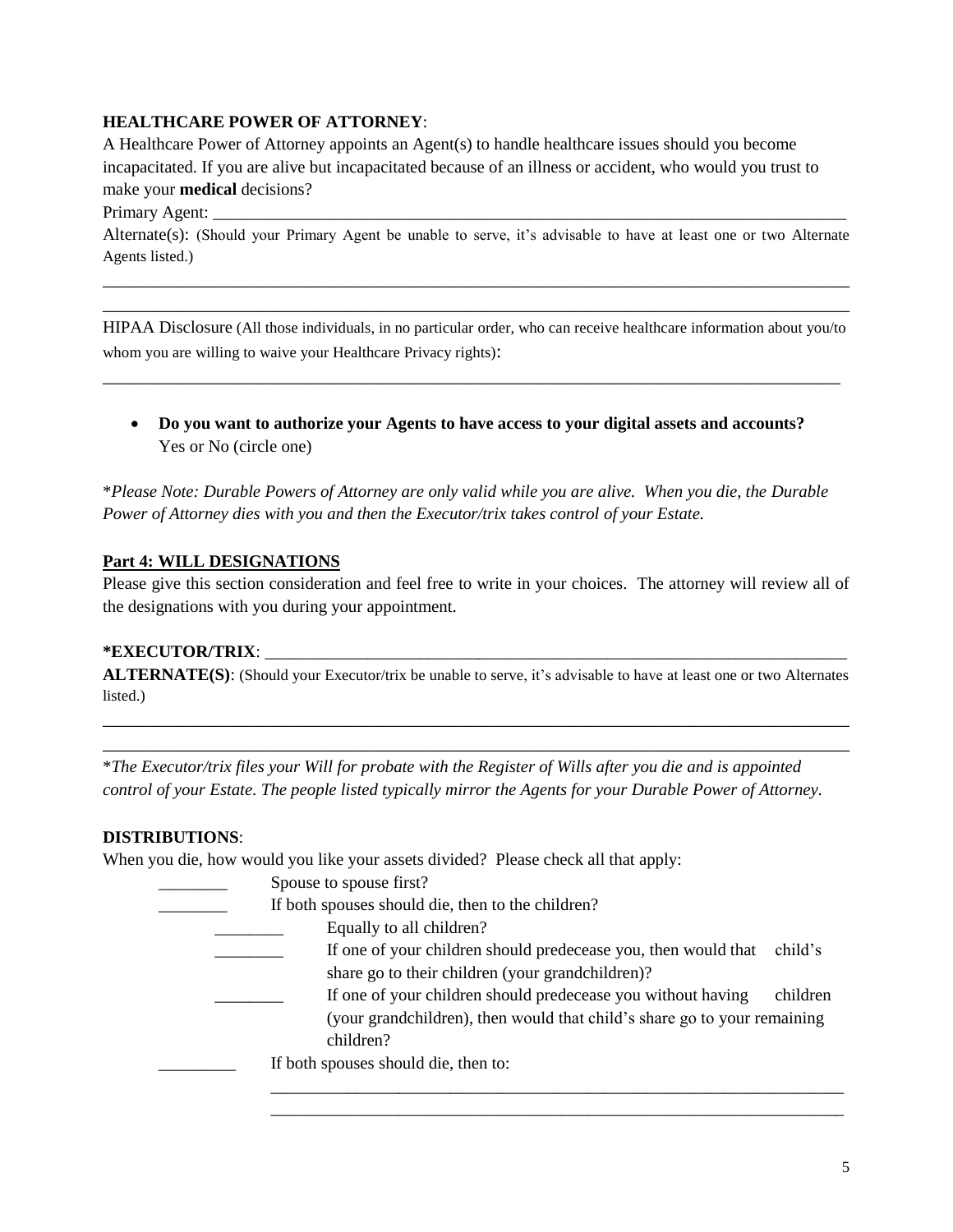| Other:                                                                                                                                                                           |
|----------------------------------------------------------------------------------------------------------------------------------------------------------------------------------|
| <u> 1989 - Johann Stoff, amerikansk politiker (d. 1989)</u>                                                                                                                      |
| <b>Taker of Last Resort:</b>                                                                                                                                                     |
| Tangible Personal Property (clothes, collectible, jewelry, furniture, cars, boats):                                                                                              |
| <b>Real Property</b> (lots/homes in any state, timeshares):                                                                                                                      |
| <b>Specific Bequests:</b>                                                                                                                                                        |
| <b>Residuary:</b>                                                                                                                                                                |
| Any Assets held in Further Trust? Yes or No (circle one)<br>Are you excluding anyone of the same degree of Familial Relation (i.e. certain children)?                            |
| Yes or No (circle one) If yes, please state your reasoning (Some circumstances will require a Note to the<br>file from the client or a Physician depending on the circumstances) |
|                                                                                                                                                                                  |
| Trust for Minor Beneficiaries (if applicable): Yes or No (circle one)<br>If Yes, what age for disbursement? (Must be at least 21 years of age):                                  |
|                                                                                                                                                                                  |
| <b>Beneficiaries with Special Needs (if applicable):</b> Yes or No (circle one)                                                                                                  |
|                                                                                                                                                                                  |